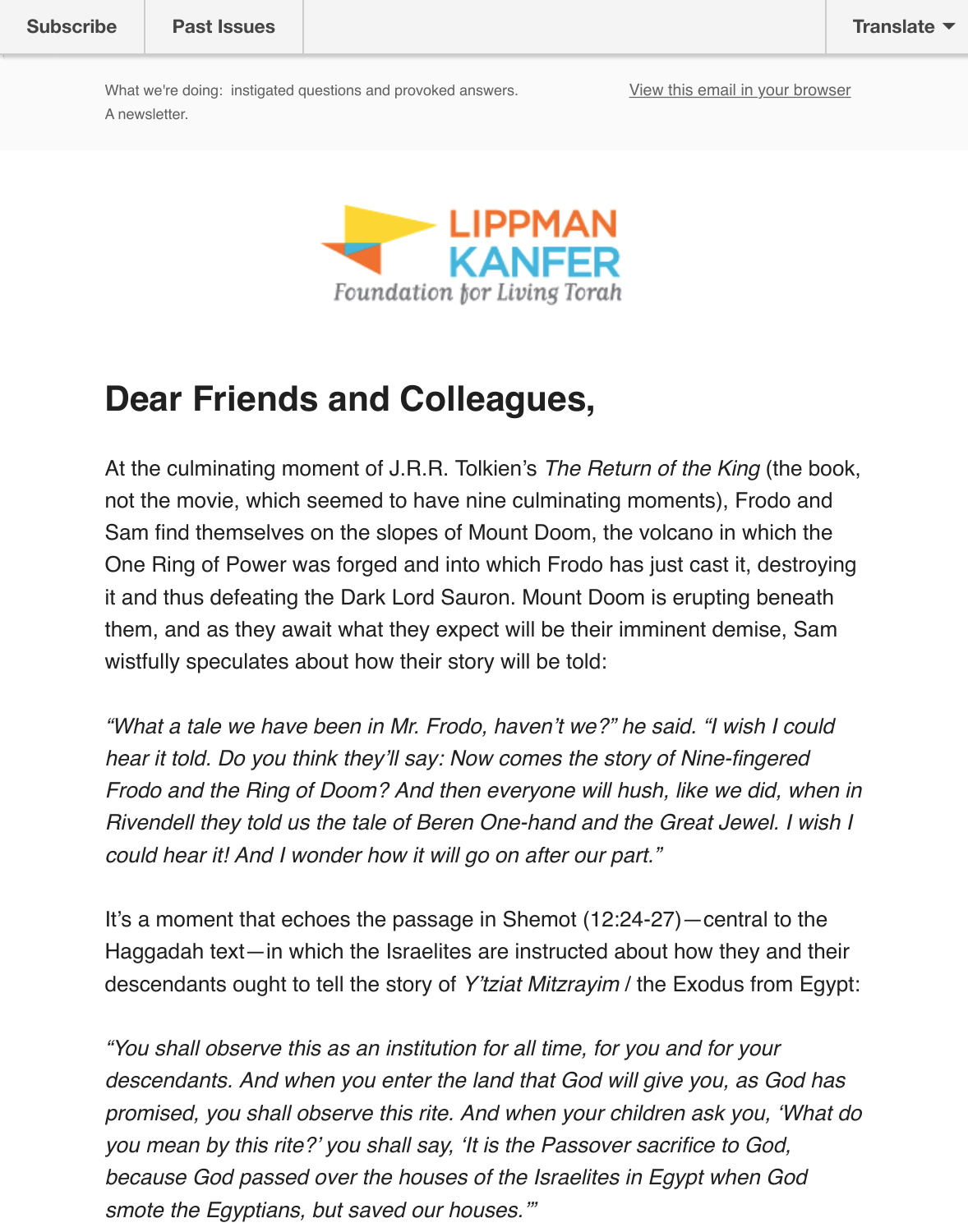In his poem "Tintern Abbey," William Wordsworth brings a layer of intimate selfconsciousness to a similar undertaking:

*And now, with gleams of half-extinguished thought, With many recognitions dim and faint, And somew[hat of a sad perp](https://www.poetryfoundation.org/poems-and-poets/poems/detail/45527)lexity, The picture of the mind revives again: While here I stand, not only with the sense Of present pleasure, but with pleasing thoughts That in this moment there is life and food For future years.*

Wordsworth's intended audience is his future self, and his experience of the present moment is enhanced by how he imagines that future self will remen it. In his breathtaking essay "Arbitrage" (*The New Yorker*, July 10, 2000), And Aciman writes, "Wordsworth at Tintern Abbey, it occurred to me, was...firming up the present by experiencing it from the future as a moment in the past. What Wordsworth remembers at Tintern Abbey is not the past but himself in the past imagining the future; and what he looks forward to is not even the future but himself, in the future, retriev[ing the bon](http://www.newyorker.com/magazine/2000/07/10/arbitrage)e he buried in the past."

It's this looping relationship with time, memory, and legacy that's at the hear the Seder ritual that Jews around the world will gather to enact next week. No important than personally recalling—as if we could—our own memory of escaping from Egyptian bondage, we remember *our ancestors' anticipation our recounting of their story* and, in so doing, make the story our own, as the Haggadah instructs us to tell it "*k'elu hu yatzah m'Mitzrayim*," as if we ourse left Egypt.

In so doing, we accomplish three extraordinary things: First, we affirm our interdependent relationship with our forebears—our narrating of their story fulfills the obligation they assumed on our behalf, re-closing each year a loo that was opened millennia ago.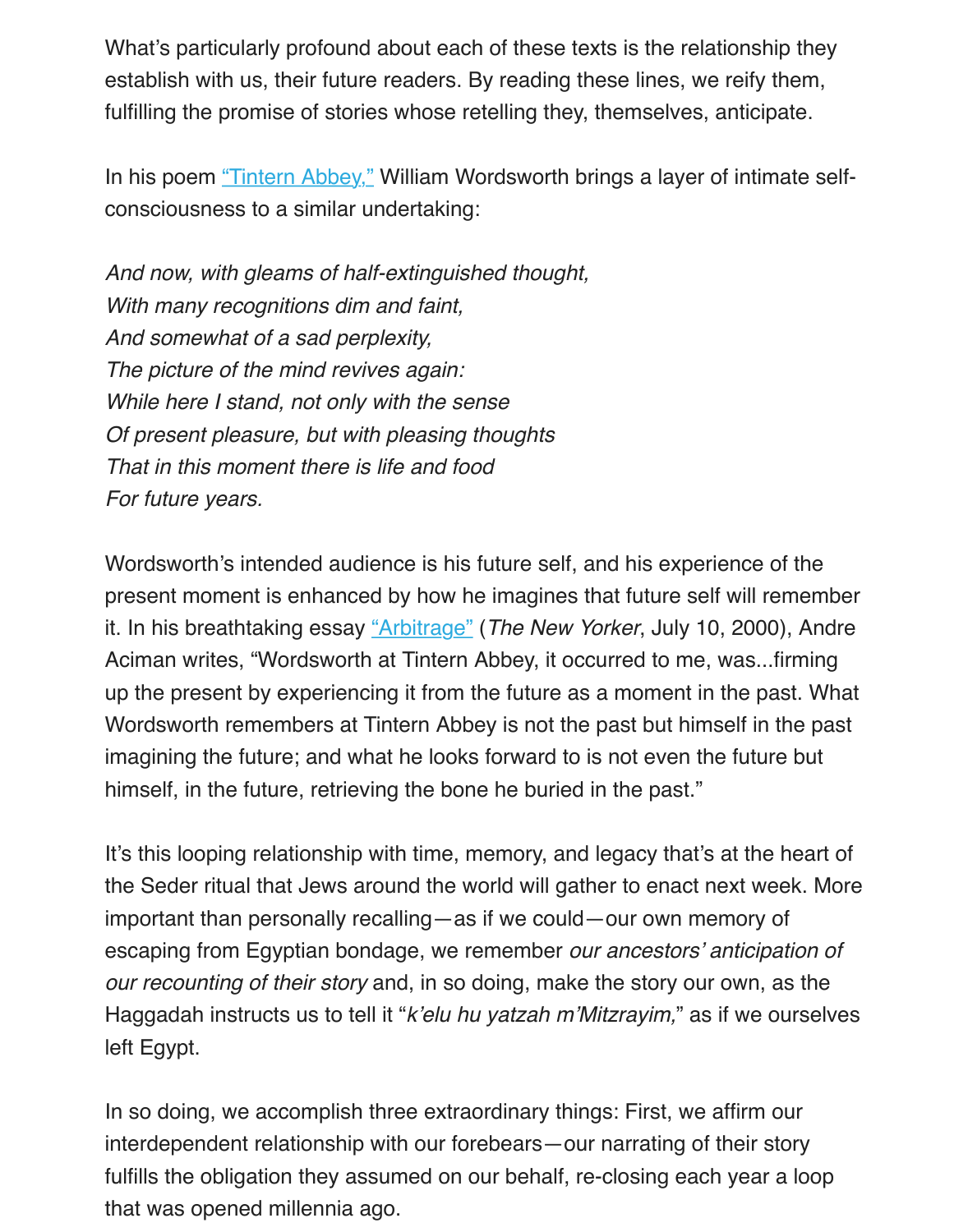were then, whom we've become, and whom we're still becoming. It's as if the loops of our helical lives compress during the Seder, and we can more easil gaze across time at our younger and older selves who, in turn, gaze back at

Finally, if we're paying attention, we recognize that the most expansive read of the Haggadah's charge is for us to imagine how our present moment will itself be remembered by our descendants and to do the mighty work to ensure that our lives tell a story that we can send with pride as a gift to the future.

Chag Sameach, Aaron

# Etce | Dayenu It Would Have Been Enough.

What does it mean to be enough? To have enough?

Sh'ma Now, on The Forward website, explores the nuances and implications of DAYENU - it would have been enough. Good all year round, and especially delicious served as part of a passover seder to provoke and deepen your conversations.

# **[GIVING](http://forward.com/shma-now/)**

What's the difference between restricted and unrestricted grants? At the Ford Foundation, the distinction is now porous – the philanthropic heavyweight recently empowered its Program Officers to exercise judgment and make restricted grants unrestricted. This provides the organizations flexibility and makes use of existing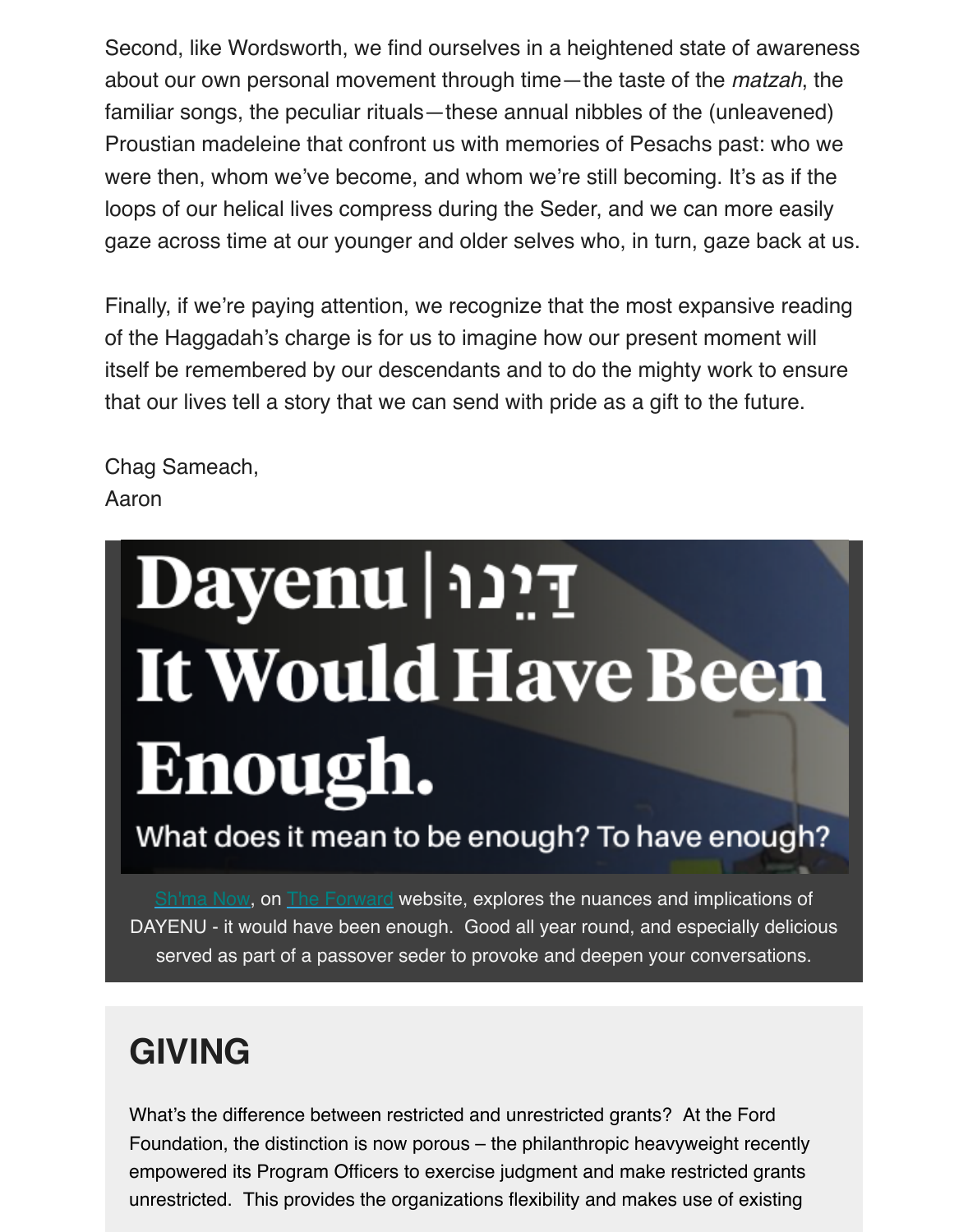money in the field, and it's a change that has the funding community taking notes.

Like many other funders, Lippman Kanfer Foundation for Living Torah is concerned about how recent political changes will impact causes we support, as well as those aligned with the values we hold. Life is inherently unpredictable, but the uncertainty of the world has been magnified at every level of late, and it adds to our worry, as people and a philanthropic force.

When we speak with our colleagues, both funders and organizational leaders, there is consensus: what needs to be done as a response to our world post-election is unclear *and* action needs to be taken immediately. The Ford Foundation's switch up is the kind of structural change that puts all of us on solid ground – taking restricted funding off the table entirely would discard an important role for philanthropy to take in channeling, refining, and shaping energy and work in the field, but having the ability to remove those restrictions when they have become barriers to an organization's best work lets them move confidently into an uncertain future.

We're no Ford Foundation in size or scope. However, we took their example to heart recently. As you likely know, UpStart, Joshua Venture Group, Bikkurim, and the US programs of PresenTense are undergoing a merger. At the foundation we've been happy to support both the merger costs and the Collaboratory program with a \$100,000 grant. We received an email from a highly diligent staff member asking us how to account for it and we said – strive for the outcomes we agreed on and don't worry about specific dollars. While they've received very solid support from their funders, a merger is a complex situation where there is a degree of uncertainty, and we chose not to add an additional layer of complexity to their work.

Regardless of size and scope - developing trust, aligning around values, and communication about what is happening and why you are trying out certain actions can help define the success of a grant, even in circumstances with a high degree of uncertainty. We can be responsible, impact driven, and flexible – and hopefully in doing so make the lives of the nonprofit professionals a little easier and increase their ability to really make a difference in the field.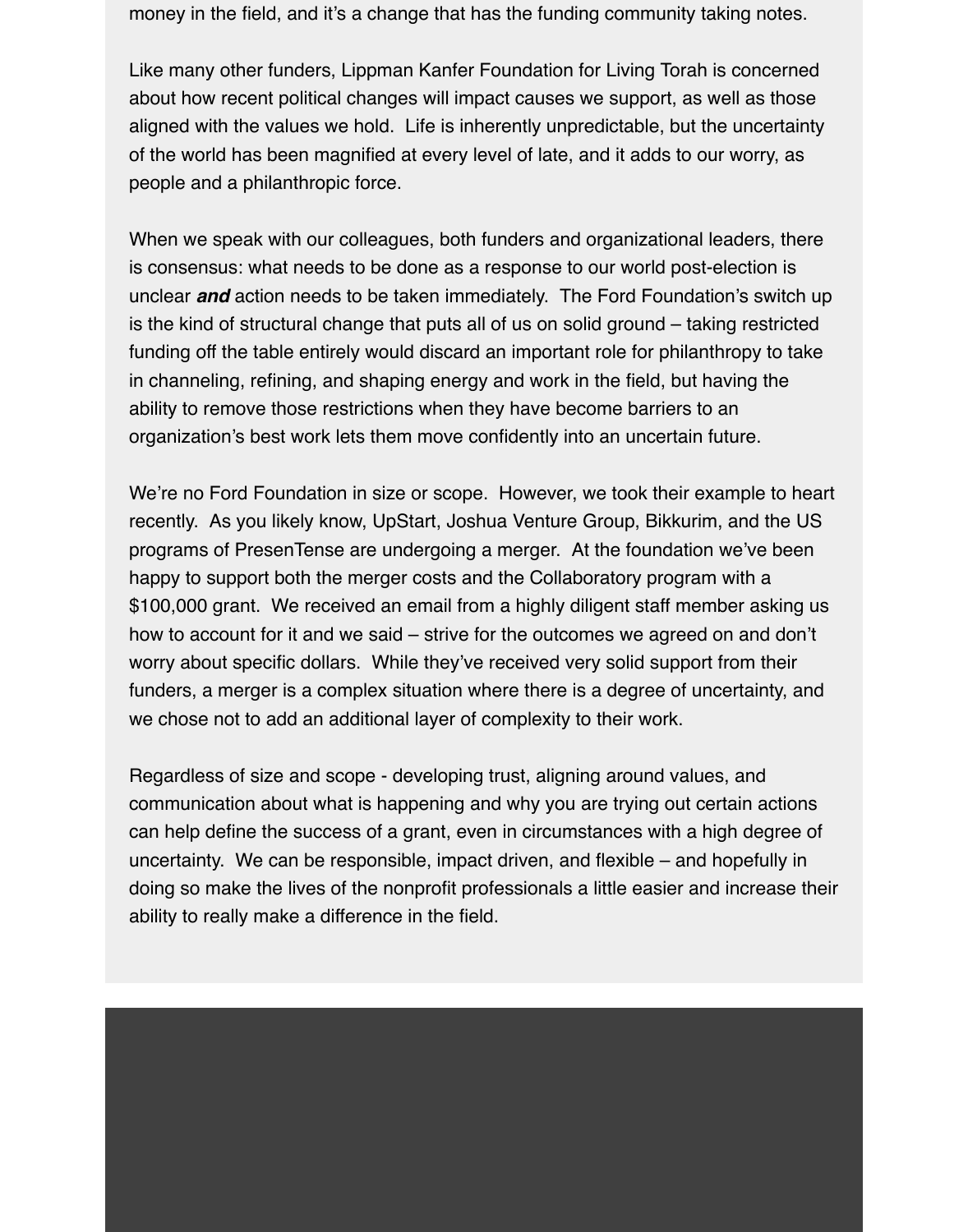

[American Jewish World Service offers a social justice twist on one of the Seder's](https://youtu.be/ldneQOF5WH0) greatest hits - a perfect complement to this month's Sh'ma Now. DAYENU!

## **LEARNING**

#### *Can Jewish Wisdom Provide Guidance in these Volatile Times?*

At the recent Jewish Funders Network Conference, Lippman Kanfer Foundation for Living Torah co-sponsored a session with the Jacob and Hilda Blaustein Fund and the Jim Joseph Foundation that focused on how Jewish wisdom might help us respond to the current situation in the U.S. Four outstanding Jewish teachers – Yehuda K[urtzer, Rabbi Jill Jacobs, Rabbi Melissa Weintraub, and Meir Lake](https://gallery.mailchimp.com/bf382412726c0a2769ab0922a/files/120c2992-83f2-473f-9945-9f139559c034/Jewish_Wisdom_in_a_New_America_a_sourcebook_from_Lippman_Kanfer_Foundation_for_Living_Torah.pdf)in – explored a variety of potential responses to the current moment through the prism of Jewish texts, [both classical and contemporary, and](http://www.jfunders.org/jfn-international-conference) historical experience. Here are some gleanings from their teaching:

Yehuda Kurtzer led the group in a discussion about Louis Brandeis' *Zionism is Consistent with American Patriotism*—a thought provoking text from the early 1900's. We discussed whether we believed in the claim that being a Jew contribute to being an American—is there a false choice in describing oneself as an American Jew versus a Jewish American? The group talked about how this text may be interpreted through the lens of the political situation of the time it was written and then considered whether it remains relevant even in our current times. Throughout the discussion, we came back to the value of providing access to quality learning as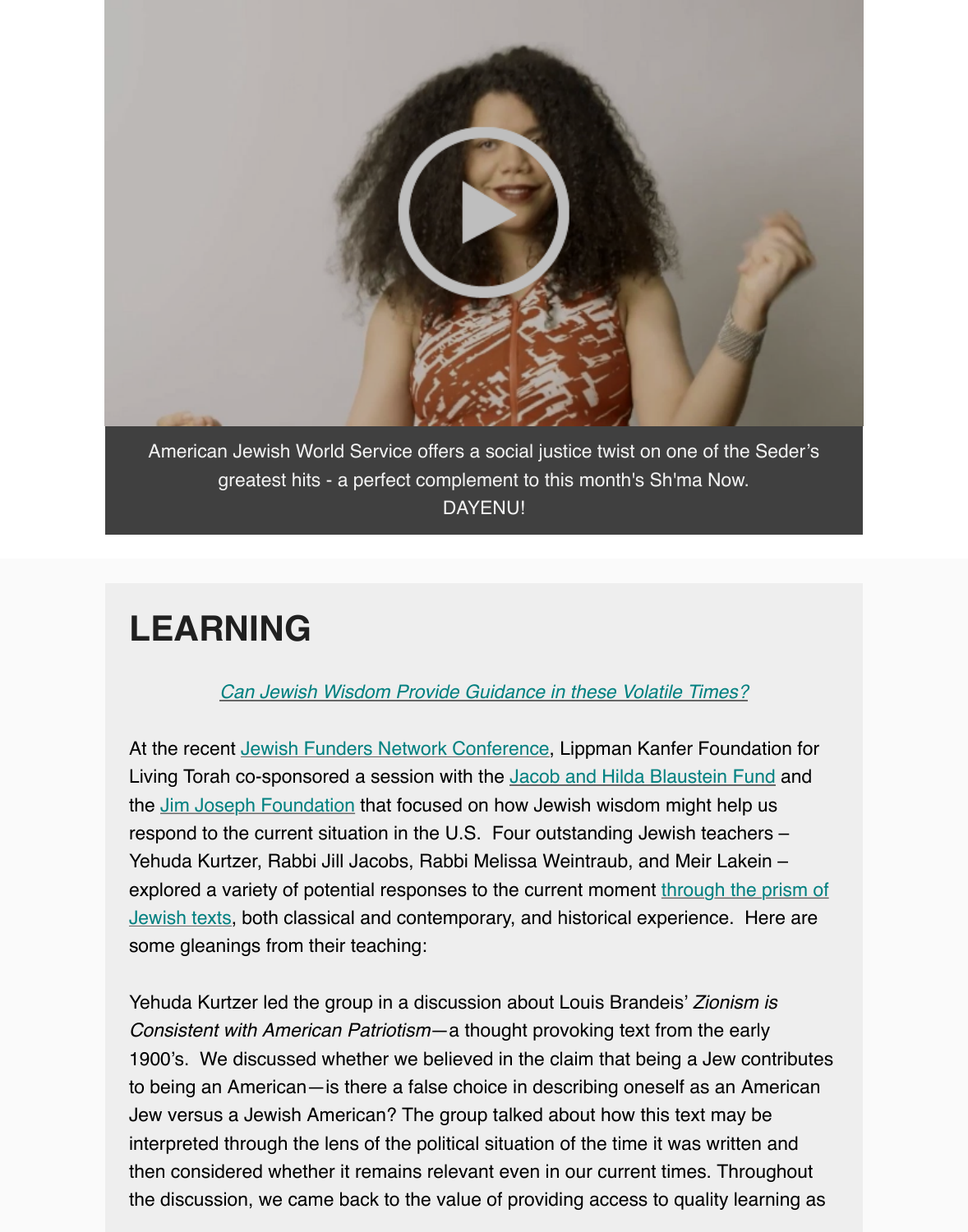both a short- and long-term strategy to addressing our own uncertainties and our differences with others.

Rabbi Jacobs used the Joseph story in the book of Genesis, especially chapter 47, and other texts to examine how Jews relate to political power – what happens when we acquire some, but are still subordinate to the ultimate authority (Pharaoh)? How and on whose behalf do we exercise that power? How do we deal with feelings of vulnerability that remain even when we acquire a measure of power? To what extent are we obligated to try to protect our own people as the first priority? Can we choose to exercise the power we do have "prophetically," on behalf of the most vulnerable, rather than "expediently"? Rabbi Jacobs concluded the session with a midrash from *Shir Hashirim* Rabbah that compares the transformation of the Israelites from powerless slaves to a free people "placed in authority over the whole world" to a princess plucked by her father from anonymous work collecting sheaves to join him in his royal carriage. How did the Israelites react: "We are astonished at ourselves." Are American Jews still astonished at our ascent to power? Does this affect how we use it? The dilemmas of Jewish power, Rabbi Jacobs demonstrated, are both ancient and thoroughly contemporary.

Rabbi Melissa Weintraub led the group in animated discussion about why to prioritize dialogue across disagreement when the mood of the moment is "the world is on fire." Using a classic text on "heavenly argument" as the jumping off point, Rabbi Weintraub facilitated a conversation about what's gained communally and societally when we build productive communication across divergent points of views and what's lost when we instead retreat into echo chambers. We discussed three primary costs to the political adversarialism and polarization of our time: 1) relationship at multiple levels, with costs ranging from communal heartbreak to violence, 2) lost collective insight needed to advance good public decision-making, and 3) political "stuckness" and inefficacy. Rabbi Weintraub closed with some Passover Torah, interpreting the plague of darkness as mutual unseeing, and characterizing this political moment as one in which the collective reflex has come to be premature dismissal of entire groups of people. She posed as the symbolic antithesis to this mutual dismissal the act of Moses returning to the table to negotiate with Pharaoh 11 times, interpreted by Seforno (a medieval commentator) as an effort to reach the rest of the Egyptians. She implored us to continue reaching across divides to discover how we might connect, learn, work together, and impact each other's thinking.

Meir Lakein led the group looking at Community Organizing in a study of the story of Chiyya bar Abba and Rabbi Yochanan and their illnesses from *Masechet Berachot*. The section we studied ended "Why could not Rabbi Yochanan raise himself? They replied: 'The prisoner cannot free herself from prison.'" We discussed the need to see power in one another, to act leader to leader (being on an equal footing is important), that both the one doing the raising and the one being raised up have a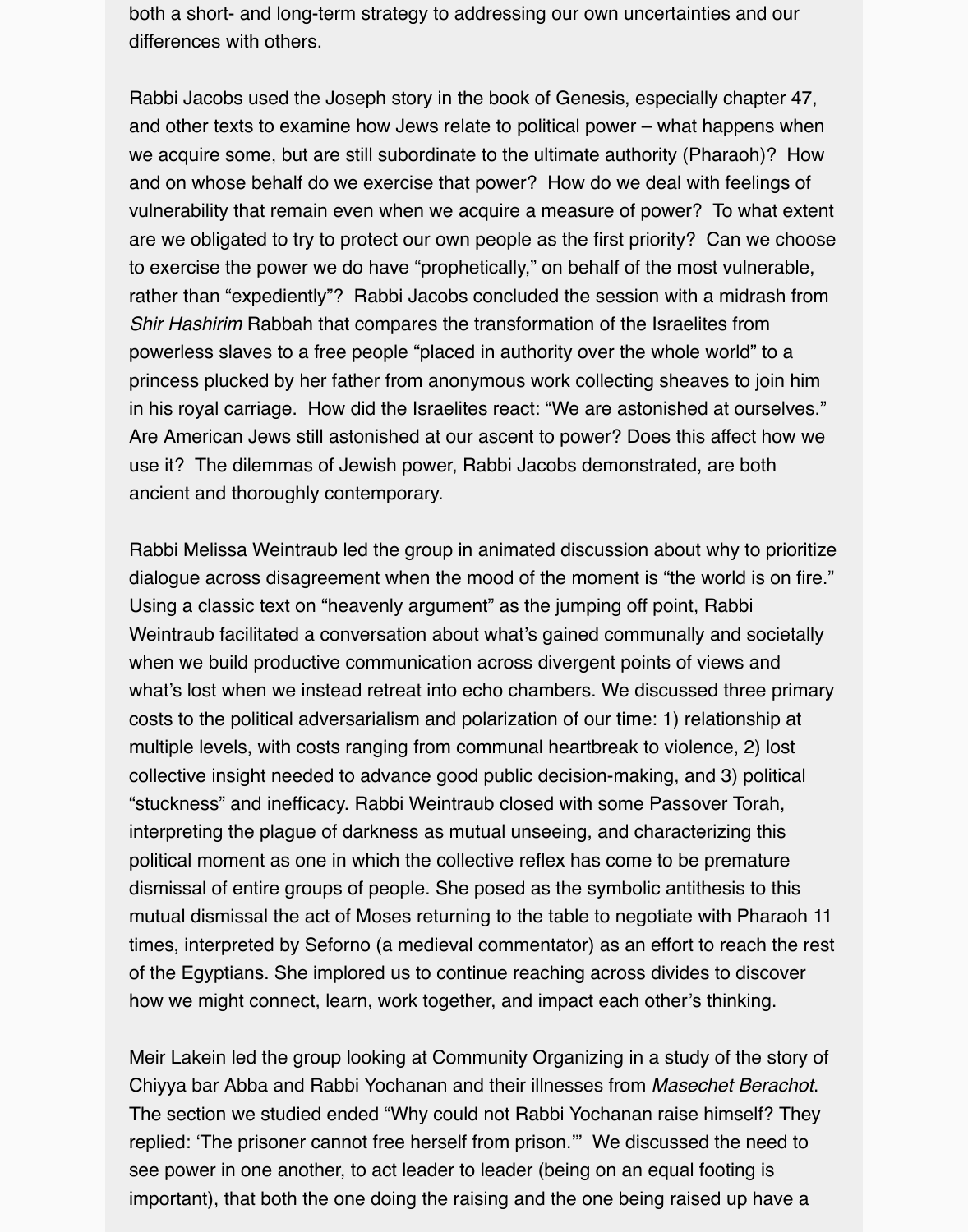here.

![](_page_6_Picture_1.jpeg)

[We love this version of Chad Gadya from Nina Paley \(and are waiting with bated](https://vimeo.com/133054221) breath for the completion of her work-in-progress, Seder-Masochism)

#### **SHARING**

Want to know what's next for the Lippman Kanfer Prize for Applied Jewish Wisdom? Read about our plans in eJewishPhilanthropy.

Is technology enhancing or hindering your relationships and connections? Another great moment from the JFN conference was **Sherry Turkle's presentation**, which Rabbi Josh Feigelson wrote about at the Huffington Post.

[We have a roundup of](http://ejewishphilanthropy.com/when-the-award-is-just-the-beginning-whats-next-for-the-lippman-kanfer-prize-for-applied-jewish-wisdom/?utm_source=April+5%2C+2017&utm_campaign=Wed+Apr+5&utm_medium=email) some **Passover resources at our blog** - seder supplements, full *haggadot*, videos for kids and adult, and more. It's not even close to a complete set of all that's out there (we're sure we've missed more than we've curated), but they're all pretty great.